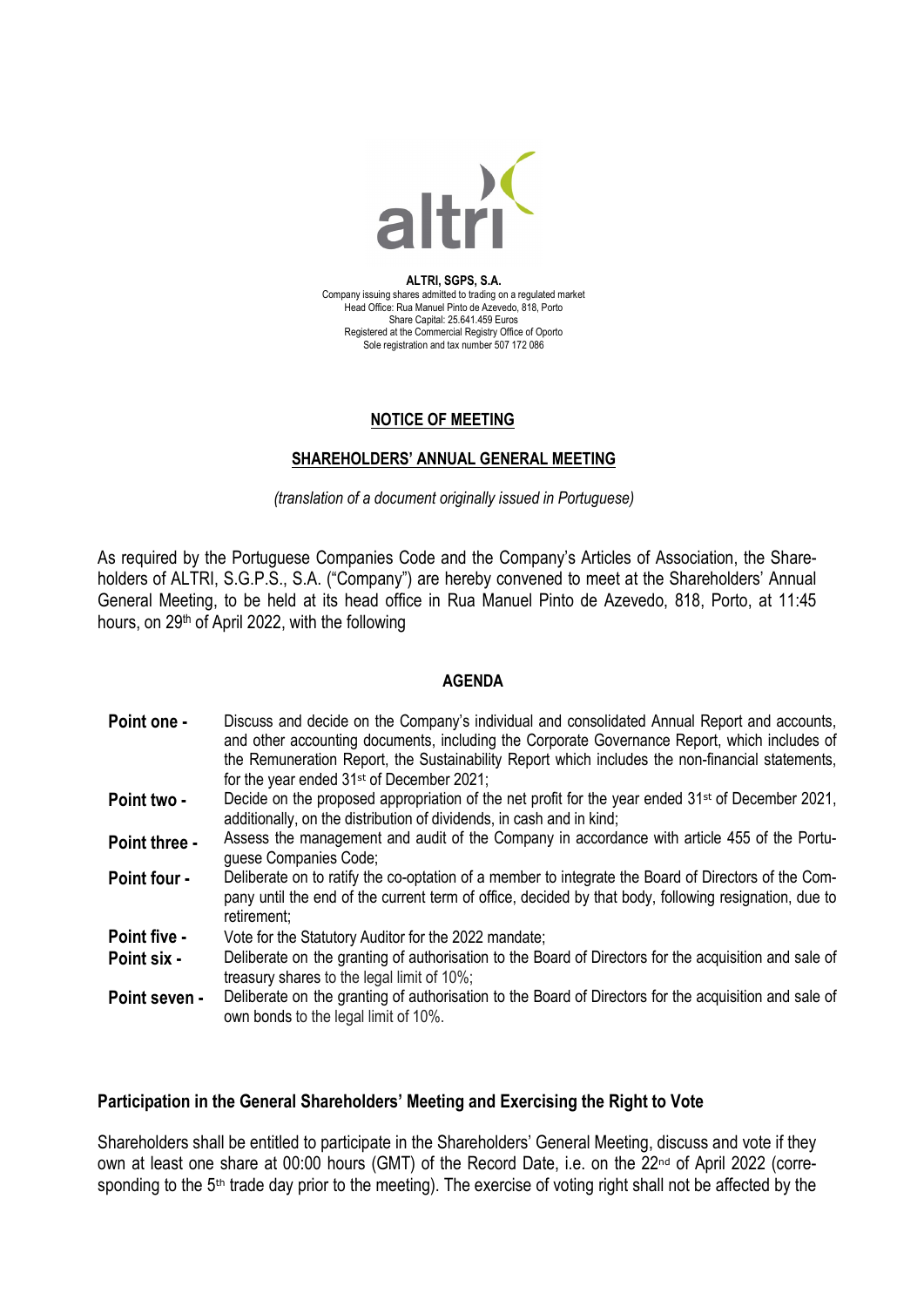transfer of shares at any time after the Record Date nor shall it be dependent on their blocking between such date and the date of the Shareholders' General Meeting.

The share capital is represented by 205,131,672 shares which nominal value is €0.125 each. Each share corresponds to one vote.

Every shareholder wishing to participate in the Shareholders' General Meeting shall state his/her intention in writing to the financial intermediary where the respective individual securities account is open, at the latest by 23:59 hours of the 21st of April 2022. This may be done by using the form available on the Company's website [\(www.altri.pt\)](http://www.altri.pt/) from the date of publication of this notice of meeting on.

The financial intermediary that is informed of its client's intention to participate in the Shareholders' General Meeting shall transmit this intention and send written information on the number of shares registered in the name of such shareholder, with reference to the Record Date, to the Chairman of the Shareholders' General Meeting until 23:59 hours of the 22<sup>nd</sup> of April 2022. In order to do so, the financial intermediary may send it to the email address [sede@altri.pt.](mailto:sede@altri.pt)

Shareholders who, acting as professionals, hold shares in his/her/its own name but on behalf of his/her/its clients and wish to vote in different directions with his/her/its shares shall, apart from submitting the documents mentioned above, present to the Chairman of the Shareholders' General Meeting, until the 23:59 hours of the 22<sup>nd</sup> of April 2022 by using sufficient and adequate means of proof, (i) the identification of each client and the number of shares entitled to vote on such client's behalf, as well as, (ii) the voting instructions given by each client for each point of the agenda.

The shareholders who, having stated their intention to participate in the Shareholders' General Meeting, sell the shares between the Record Date and the end of the Shareholders' General Meeting, shall immediately inform the Chairman of the Shareholders' General Meeting and CMVM (the Portuguese Securities Market Commission). Regarding the information to be sent to the Chairman of the Shareholders' General Meeting, the shareholders may send it to the email address [sede@altri.pt.](mailto:sede@altri.pt)

## **Right to apply for inclusion of items in the agenda, to submit proposals and to access information at the Shareholders' General Meeting**

Pursuant to article 23-A of the Portuguese Securities Code, only shareholders holding shares corresponding to, at least, 2% of the Company's share capital are entitled to:

- i. Apply for inclusion of new items in the agenda, under the terms of article 378 of the Portuguese Companies Code, provided that this application is accompanied by a proposal to be submitted for each agenda item requested;
- ii. Apply for inclusion of proposals in relation to items included in the notice of the meeting or added to the agenda.

Requests for inclusion of new items, as well as the proposals to be submitted and any accompanying information, shall be addressed, in writing, to the chairman of the Board of the Shareholders' General Meeting in the five days following the publication of the notice, and shall be disclosed as soon as possible to the shareholders, in the same way used to disclose this notice of meeting, no later than ten days prior to the date of the General Meeting.

Any shareholder has the right to obtain information at a Shareholders' General Meeting, under the terms of article 290 of the Portuguese Companies Code and may request true, complete and clear information to help him/her to form an informed opinion on the matters to be decided. The duty to provide information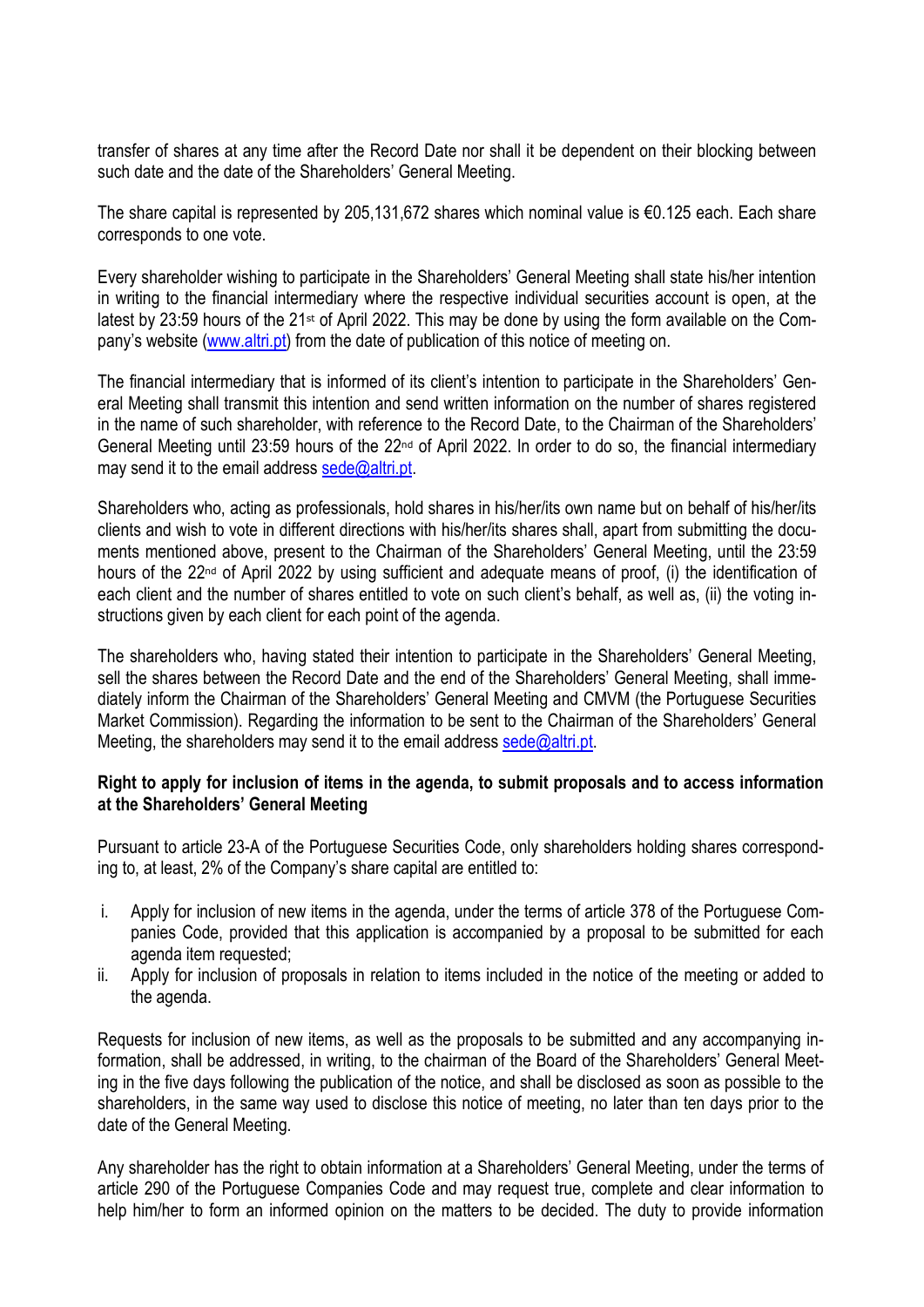includes details of relations between the Company and its related companies. Any information included in the previous paragraph shall be given by the qualified statutory body and may only be withheld if its disclosure might cause serious harm to the Company or to a related company or violation of secrecy imposed by law.

## **Representation at the General Shareholders' Meeting**

Shareholders may be represented by means of a written representation sent to the Chairman of the Shareholders' General Meeting, by e-mail to [sede@altri.pt,](mailto:sede@altri.pt) or by delivery at the Company's head office latest by 23:59 hours of the 26<sup>th</sup> of April 2022. On the date of publication of this notice of meeting, the Company will make available a power of attorney minute on its website [\(www.altri.pt\)](http://www.altri.pt/) that may be used for such purpose.

A shareholder may appoint different representatives for the shares held in different securities accounts, without prejudice to the principle of unit of voting set forth in article 385 of the Portuguese Companies Code.

## **Correspondence Voting**

Votes by postal and electronic correspondence are allowed, as long as the Company has its shares admitted to trading in a regulated market.

(i) The vote declaration must be signed by the holder of the shares or by those who legally represent him/her, and the shareholder, if he/she is a natural person, must accompany the vote declaration with a certified copy of his/her identification document and, if it is a legal person, the signature must be recognized (by a notary, lawyer, or solicitor) as being in his/her capacity and with powers for the act.

The written declaration stating the shareholder's request to cast a postal vote must be delivered at the head office of the company, until the third business day before the scheduled date for the Shareholders' General Meeting, i.e. 26<sup>th</sup> of April 2022, with the shareholders identification and addressed to the Chairman of the Shareholders' General Meeting, provided that, proof of shareholder quality is given with reference to the Record Date, under the terms and within the period set out above.

Vote declarations must *(i)* indicate the point or points on the agenda to which it relates, *(ii)* indicate the specific proposal to which it is addressed, with indication of that of the proposers, as well as *(iii)* contain the precise and unconditional indication the voting direction for each proposal.

Votes cast by correspondence count for the verification of the constitutive quorum of the Shareholders' General Meeting, and the result of the voting by correspondence in relation to each item on the agenda is disclosed in the point to which it relates.

The postal vote issued shall be deemed to be revoked, in the event of the presence, at the Shareholders' General Meeting, of the shareholder who issued it or of a representative designated by him.

If the vote declarations omit the vote in relation to proposals presented before the date on which these same votes were cast, this shareholder will be deemed to abstain from these proposals.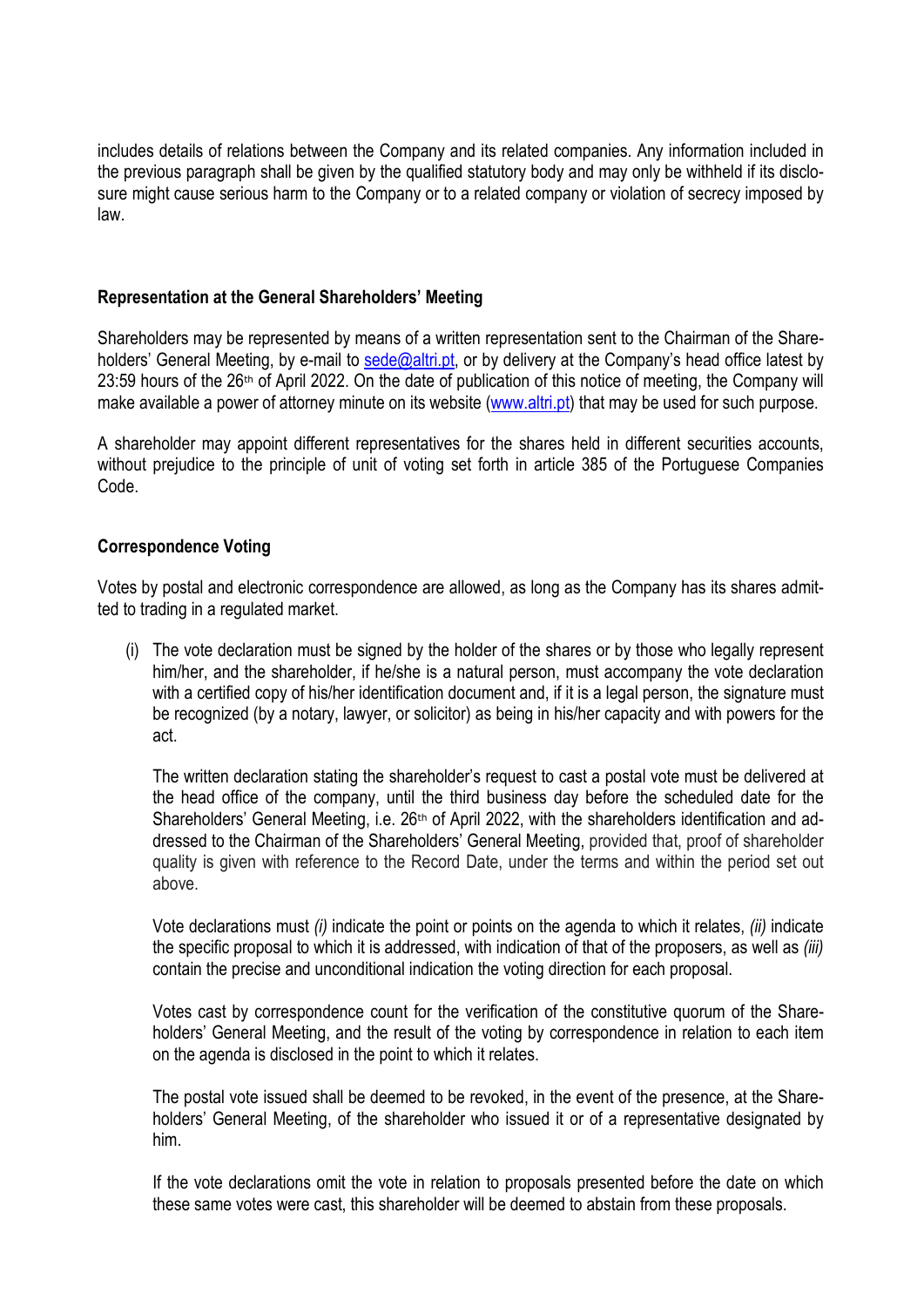The votes by correspondence are considered as negative votes in relation to deliberation proposals submitted after the date on which these same votes were cast.

It is the responsibility of the Chairman of the Shareholders' General Meeting to check the conformity of the declarations of vote by correspondence, and the votes corresponding to declarations that are not accepted will be deemed as not cast.

It is the Company's responsibility to ensure the confidentiality of votes cast by correspondence until the time of voting.

Ballot papers for points on the agenda are available at the company's website [\(www.altri.pt\)](http://www.altri.pt/) from the date of the publication of this notice of meeting on.

(i) Voting by electronic correspondence must be received under conditions equivalent to voting by postal correspondence, regarding intelligibility, guarantee of authenticity, confidentiality and other formalities. For this purpose, shareholders must complete the ballot's papers available on the Company's website [\(www.altri.pt\)](http://www.altri.pt/) and send it to the email address [sede@altri.pt,](mailto:sede@altri.pt) with the acknowledgments being replaced by a digital signature. Only electronic mail votes received in the abovementioned email until 23:59 hours of the 26<sup>th</sup> of April 2022, will be considered valid. To exercise the right to vote by electronic correspondence, the shareholders must use voting ballots that, in a clear and unequivocal manner, express their voting sense. For this purpose, they must use the templates available on the website, and send them electronically as an attachment to the address sede@altri.pt

If this quorum is not reached on the scheduled date, the meeting is rescheduled for the 20<sup>th</sup> of May 2022, at the same time and place, when no minimum quorum will be required.

This Notice of Meeting is published in the context of an international pandemic caused by the COVID-19 virus, continuing to impose the adoption of measures that aim to contain the spread of the virus among the participants of the Shareholders' General Meeting, reason why ALTRI will ensure the distance of the participants' places and the disinfection of materials and installations used.

In this particularly adverse context, the shareholders are requested to privilege the exercise of the right to vote by postal or electronic correspondence, under the terms detailed in this notice.

# **Personal data**

The personal data of shareholders or their representatives communicated to ALTRI will be used exclusively for the execution and management of the Shareholders' General Meeting that will take place on the day and time indicated in this Notice of Meeting.

Personal data will be collected and processed by ALTRI for the exclusive purposes of holding the Shareholders' General Meeting in strict compliance with the General Regulation on Data Protection, being kept for a maximum period of 30 (thirty) days after collection or in accordance with a legal obligation that may determine the extension of this period.